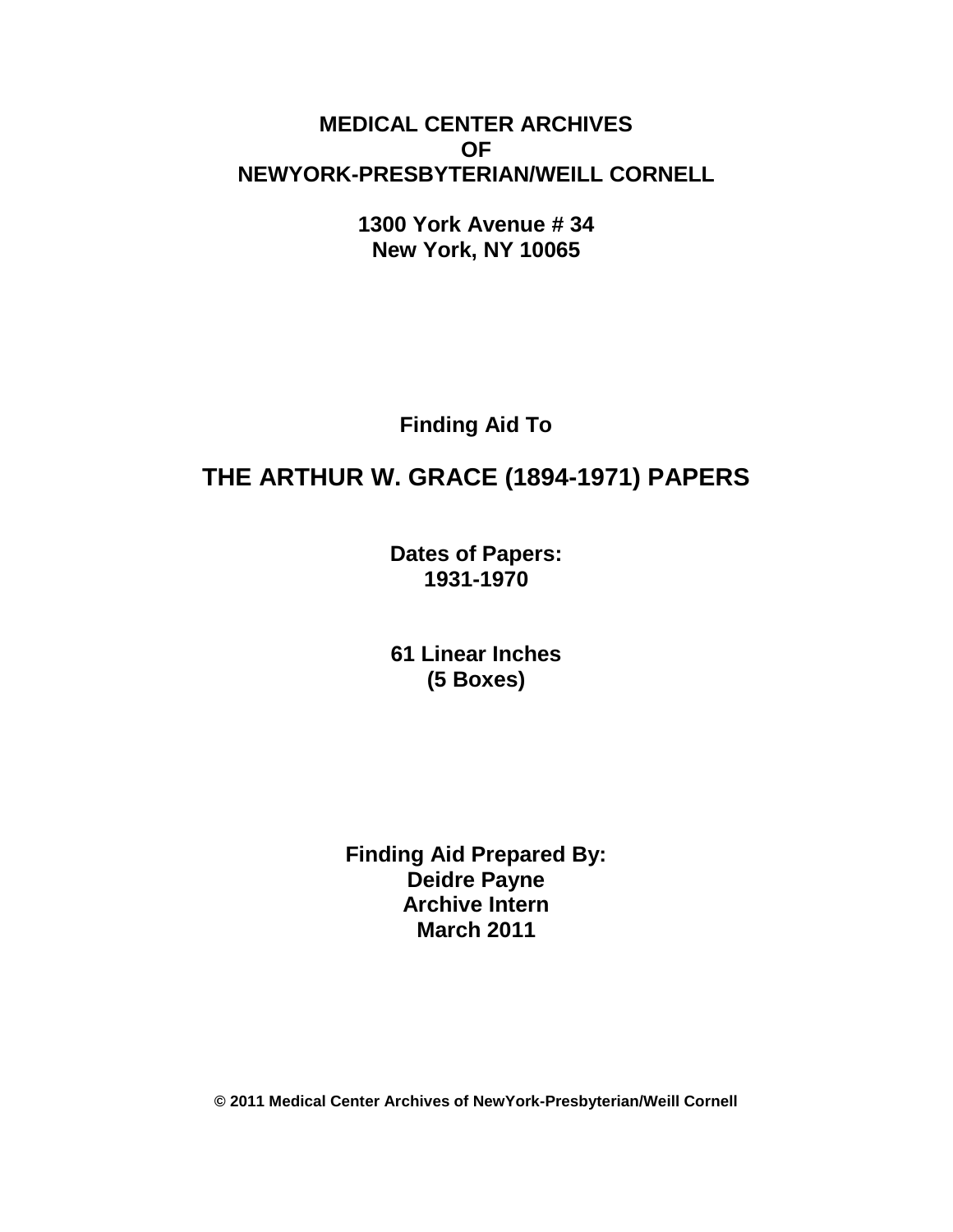### **PROVENANCE:**

The collection was given to the archive by Dr. Farrington Daniels Jr., Chief of the Dermatology Division. A collection of reprints was donated by Alan Van Poznak on 8/16/1980.

# **ADMINISTRATIVE/BIOGRAPHICAL NOTE:**

# **SCOPE AND CONTENT NOTE:**

This collection provides a glimpse of Dr. Arthur Grace's work on tropical diseases. The collection has been organized into seven series: Correspondence (1931-1966), Manuscripts (1933-1969), Photographs (1934-1964), Illustrations (1936-1939), Analysis of Prints, Patient Files (1937-1970), and Case Studies Index (1945-1948).

### **Series I: Correspondence, 1931-1966) (Box 1)**

This series, arranged alphabetically, includes correspondence to professionals in the field of tropical medicine. It also includes personal correspondence.

### **Series II: Manuscripts, 1933-1969 (Box 1-3)**

This series, arranged alphabetically, includes research notes and papers on Pemphigus, a sometimes fatal tropical disease and other diseases.

### **Series III: Photographs, 1932-1939 (Box 3)**

This series, arranged alphabetically, contains photographs of various stages of pemphigus.

### **Series IV: Illustrations, 1953-1966 (Box 3)**

This series, arranged alphabetically, consist of illustrations of pemphigus and other diseases.

### **Series V: Analysis of Prints, PPLO Manifestation, (Box 3)**

This series, arranged alphabetically, includes an index of Pleuropneumonia-Like Organisms and an analysis of conditions.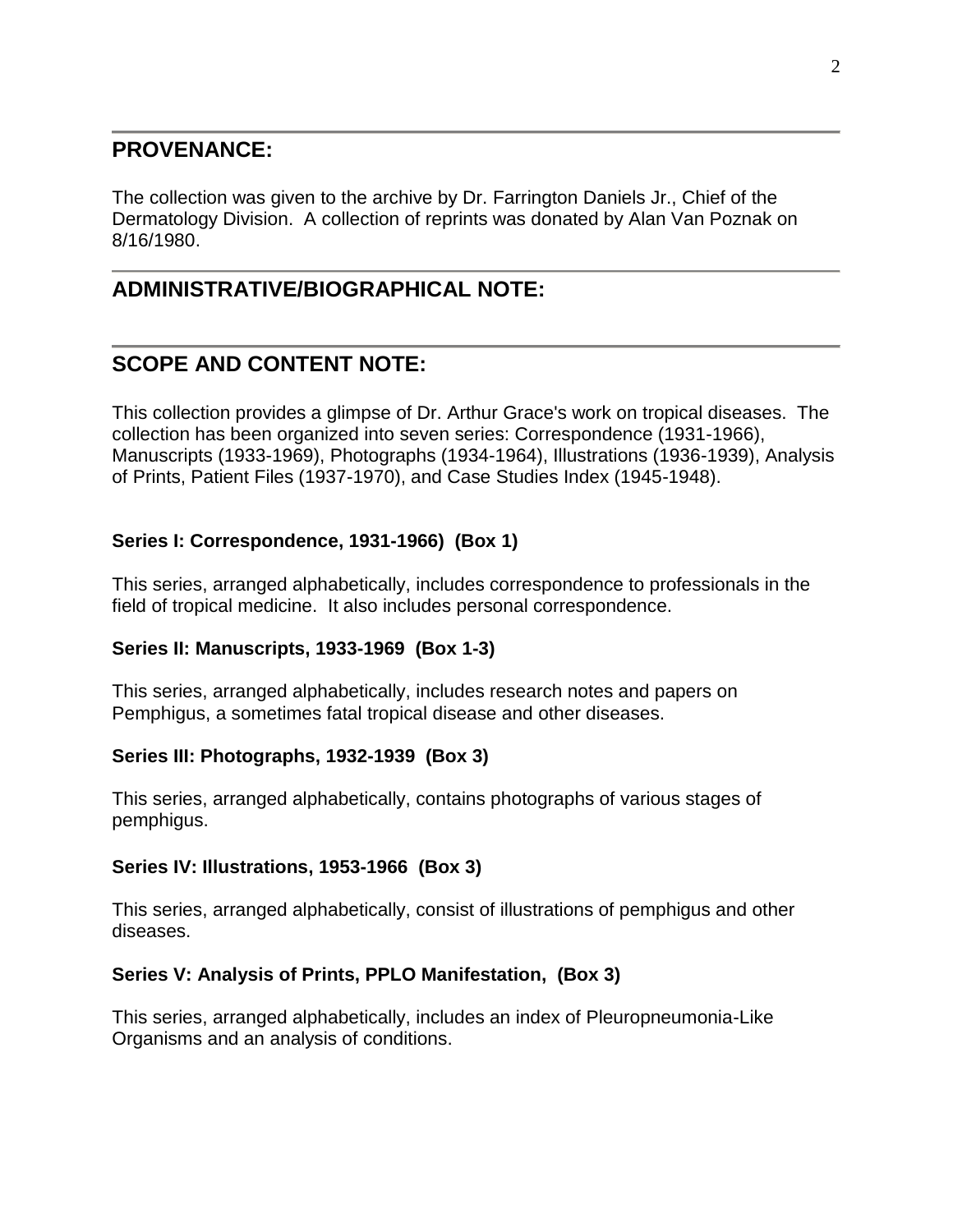#### **Series VI: Patient Files, 1937-1970 (Box 4)**

This series, arranged alphabetically, contains patient records and medical conditions.

#### **Series VII: Case Study Index, 1945-1948 (Box 5)**

This series, arranged alphabetically, consist of an index of experiments conducted.

### **ACCESS RESTRICTIONS:**

Access to some of the records in these series are restricted by the federal law HIPAA. Access to patient file series, photographs, illustrations, analysis of prints, and case study index is restricted by HIPAA. Please contact archivist.

### **RELATED MATERIAL:**

### **BOX AND FOLDER LIST:**

#### **Box 1: Series 1, Correspondence, 1931-1966**

**Folder: Description:**

|    | Correspondence, 1932-1934                                                               |
|----|-----------------------------------------------------------------------------------------|
| 2  | Correspondence, 1936-1937                                                               |
| 3  | Correspondence, 1938                                                                    |
| 4  | Correspondence, 1939                                                                    |
| 5  | Correspondence, 1940-1941                                                               |
| 6  | Correspondence, Dr. R.M. Chanock, 1966                                                  |
| 7  | Correspondence, Dr. A. McGeHee Harvey, 1966                                             |
| 8  | Correspondence, Dr. Hayflick, Conference on Mycoplasma, 1965-<br>1966                   |
| 9  | Correspondence, Dr. Hope-Simpson, Work on Herpes, 1963                                  |
| 10 | Correspondence, Daniel Johnston, Treatment of L.V. Frei Antigens<br>1940                |
| 11 | Correspondence, Lederle Laboratories, Chemotherapy of<br>Lymphogranuloma Venereum, 1940 |
| 12 | Correspondence, Lederle Laboratories, Frei Antigen, 1940                                |
| 13 | Correspondence, Lederle Grant, 1940                                                     |
| 14 | Correspondence, Emmy Klieneberger-Noble, Pathologic Changes<br>Produced by PPLO, 1968   |
| 15 | Correspondence, Matters relating to East 54 <sup>th</sup> Street, N.Y.C., 1940          |
| 16 | Correspondence, Myasnikov, Russian Trip, 1964-1965                                      |
| 17 | Correspondence, New York Medical Society Meeting-Syracuse,<br>1939                      |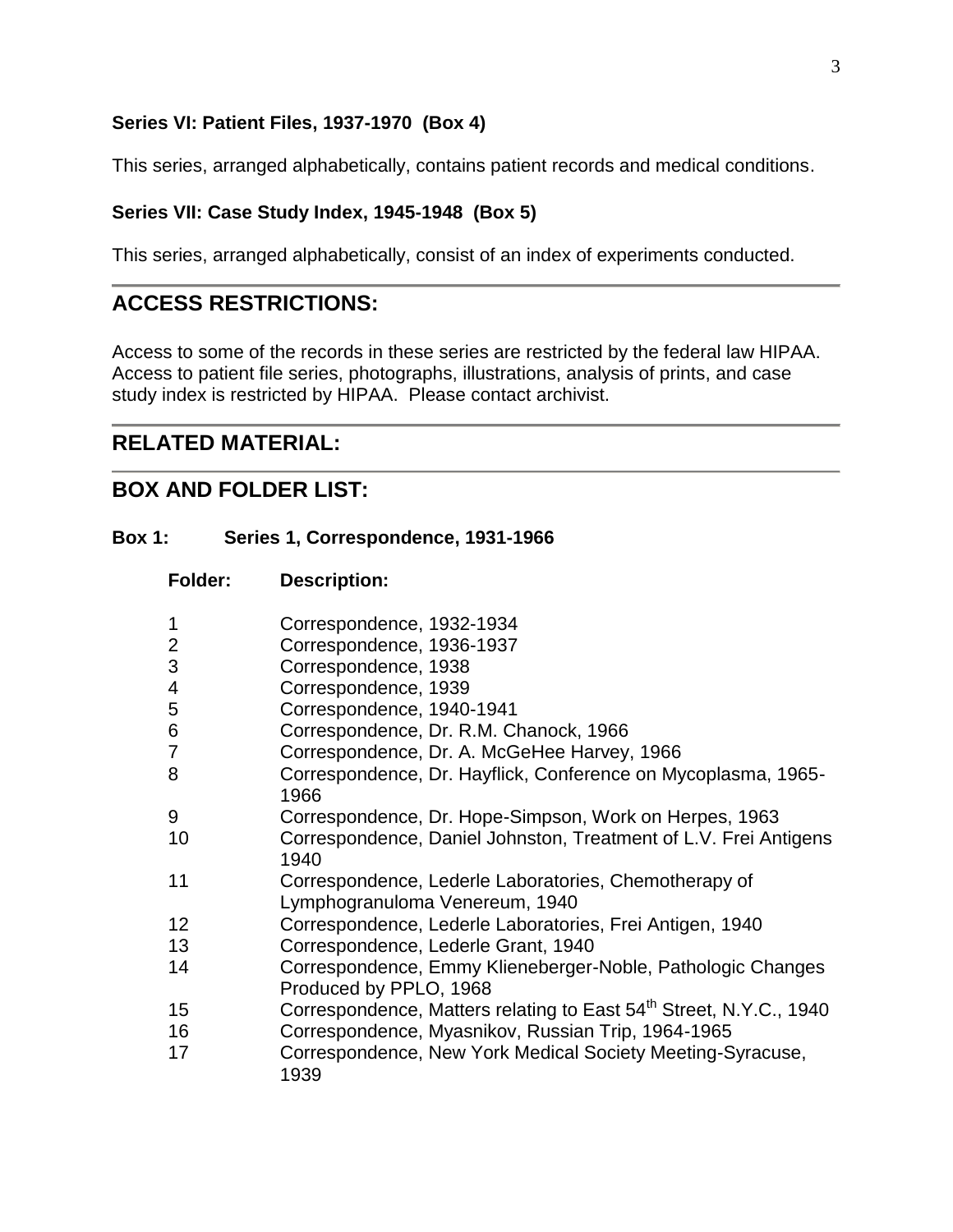- 
- Correspondence, Patient Matters, 1932-1940 (RESTRICTED HIPAA)
- Correspondence, Pond's Vitamin Work, 1940
- Correspondence, PPLO, Dr. Woutera Van Iterson, 1962-1963
- Correspondence, PPLO, Dr. F.L. Jackson, 1965
- Correspondence, Dr. A.R. Rich Lecture to Harvey Society, 1963
- Correspondence, Dr. Morris Schaefer, 1964
- Correspondence, Skin Department, Appointment, 1931-1941
- Correspondence, Skin Department, New Edition, 1934-1935
- Correspondence, Sodium Sulfanilate, Sodium Sulfanilyl Sulfanilate,

#### **Box 1: Series 2, Manuscript, 1933-1969**

**Folder: Description:**

| 27 | Abstract of Information on Lymphogranuloma Venereum, 1940                                                             |
|----|-----------------------------------------------------------------------------------------------------------------------|
| 28 | Acanthosis Nigrican with Schwartz Photograph (RESTRICTED<br>HIPAA), 1933-1934                                         |
| 29 | The Action of Aureomycin in Pemphigus, 1950                                                                           |
| 30 | Allergy Section - Medical Society of The State of New York, 1958                                                      |
| 31 | Alumni Day, L.I.C.H., 1939                                                                                            |
| 32 | Amory Prize, 1938-1940                                                                                                |
| 33 | Analysis of Prints, Cytoplasmic Edema, 1964                                                                           |
| 34 | Analysis of Prints, Nuclear Edema, 1964                                                                               |
| 35 | Analysis of Prints, Nuclear Multiplication, 1964                                                                      |
| 36 | Animal Experiments, Properties of RP Virus                                                                            |
| 37 | Anorectal Lymphogranuloma Venereum, Modes of Acquisition,<br>1939                                                     |
| 38 | Antinuclear Antibodies Including Those In Pemphigus Vulgaris,<br>1957-1966                                            |
| 39 | Autoantigen In Human Epidermis; Nodes of Bizzozero and<br>Intercellular Bridges in Pemphigus and Contact Eczema, 1956 |
| 40 | Australian Society of New York, 1939-1940                                                                             |
| 41 | Brazilian Pemphigus (Fogo Selvagen); Translated from<br>Portuguese, 1967                                              |
| 42 | Brazilian Pemphigus Smears, 1968                                                                                      |
| 43 | Cantharides - Induced Blisters in Normal Persons, (RESTRICTED<br><b>HIPAA), 1954</b>                                  |
| 44 | Charts of Total Serum Protein Due To Lymphogranuloma<br>Venereum, (Photograph of condition), 1939                     |
| 45 | Chemotherapy of Lymphogranuloma Venereum                                                                              |
| 46 | Clinical Data of Pemphigus, (RESTRICTED HIPAA)                                                                        |
| 47 | Conference on Biology of the Mycoplasmas, 1966                                                                        |
| 48 | Contact Dermatitis Mycoplasma Like Forms In Blister Fluid;<br><b>Illustrations</b>                                    |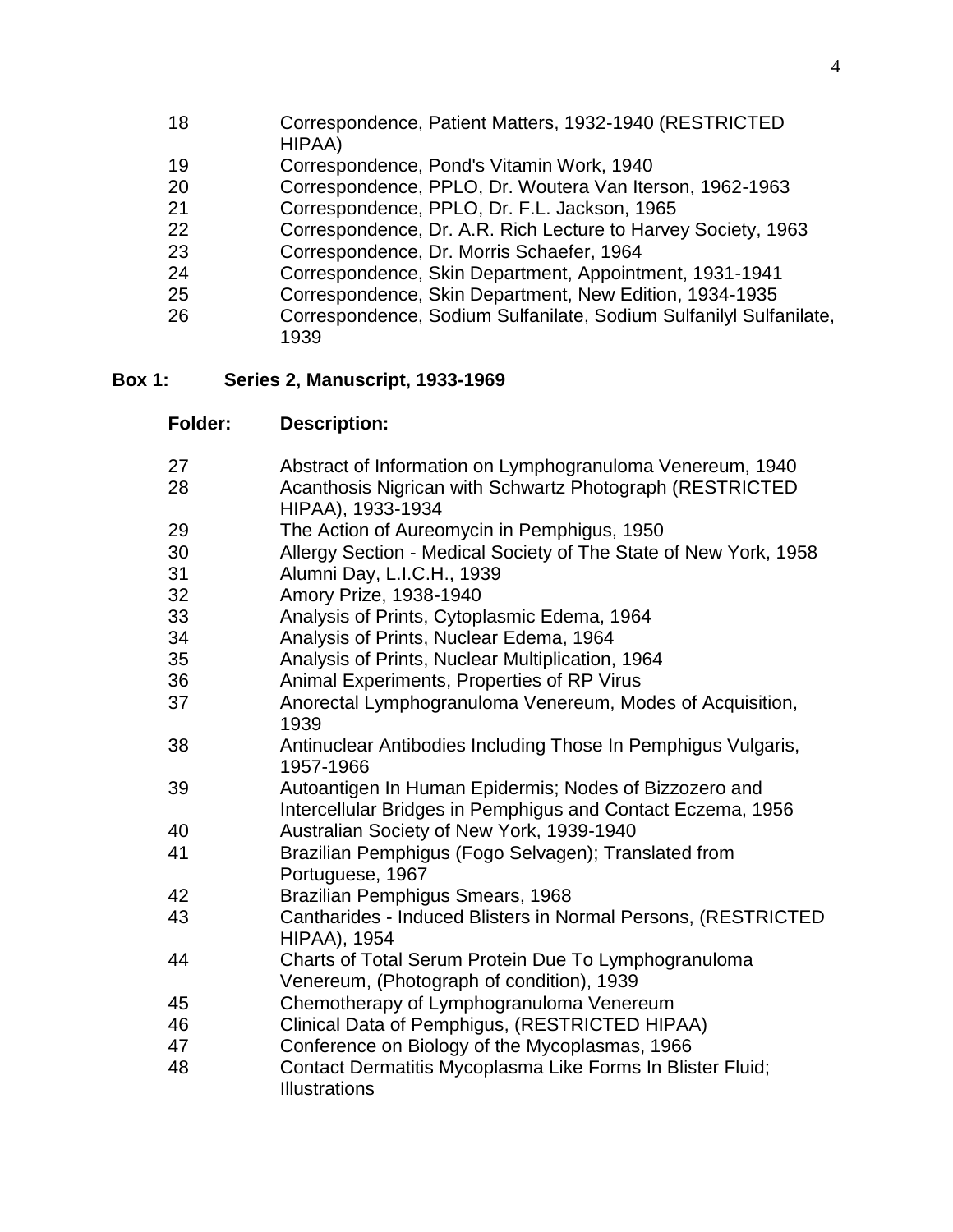- Convalescent Serum Therapy of Pemphigus, (RESTRICTED HIPAA)
- Cultivation Of The Virus In Mice And Its Use In The Preparation of Frei Antigen; Summary of Statistics, 1935-1936
- Description of Large Free Masses of Hazy Material, 1964
- Description of Large Vacuoles in Extra and Intracellular collections of PPLO, 1964-1965
- Description of Lupus Erythematosus Cells, 1964
- Description of Microscope slides showing Pathologic Change, (RESTRICTED HIPAA)
- Description of Results, 1964
- Description of Streams, 1964
- Description of Tzanck Cells, 1964
- Erythema Multiform Bullosum, Mycoplasma Like Forms, 1968
- Evidence for the Viral Aetiology of Pemphigus Vulgaris
- Extra and Intracellular Bodies and Filaments in Blister Fluids of Pemphigus and Contact Dermatitis
- Filarial Lymphangitis or Mild Erysipelas Resulting from Hypersensitiveness to a B-Hemolytic Streptococcus of a Particular Type
- Finland Congress, 1968
- Graduate Fortnight Address, 1934
- **Box 2: Series 2, Manuscripts, 1935-1968**
	- **Folder: Description:**
	- Hungary Paper Illustrations, 1965
	- Illustrations of Cantharides Induced Blisters, 1963
	- Illustrations of Contact Dermatitis, (RESTRICTED HIPAA), 1963
	- Illustrations of Lupus Erythematosus, (RESTRICTED HIPAA), 1963
	- Illustrations of Pemphigus (Human Material), 1963
	- Immunologic Mechanisms of Leukocyte Abnormalities , 1953
	- International Congress for Microbiology, 1939
	- 8 Kaplan, Melvin Dr., Studies
	- Laboratory Investigations
	- Landmarks in Pemphigus Study, 1964
	- Lederle Paper #1, Description of Lymphogranuloma Venereum and Diagnosis, (RESTRICTED HIPAA), 1935
	- Lederle Paper #2, The Treatment of Lymphogranuloma Venereum with Frei Antigen
	- L'Organisms Derived from NXCM7a and FPCM8a Infected Mouse Material
	- L'Organisms in Mouse Brain, Mouse #603, NXCM7a, 1964
	- L'Organisms in Mouse Brain, Mouse #760, XLA M1, 1967
	- L'Organisms in Mouse Brain, Mouse #816, XLA M3, 1964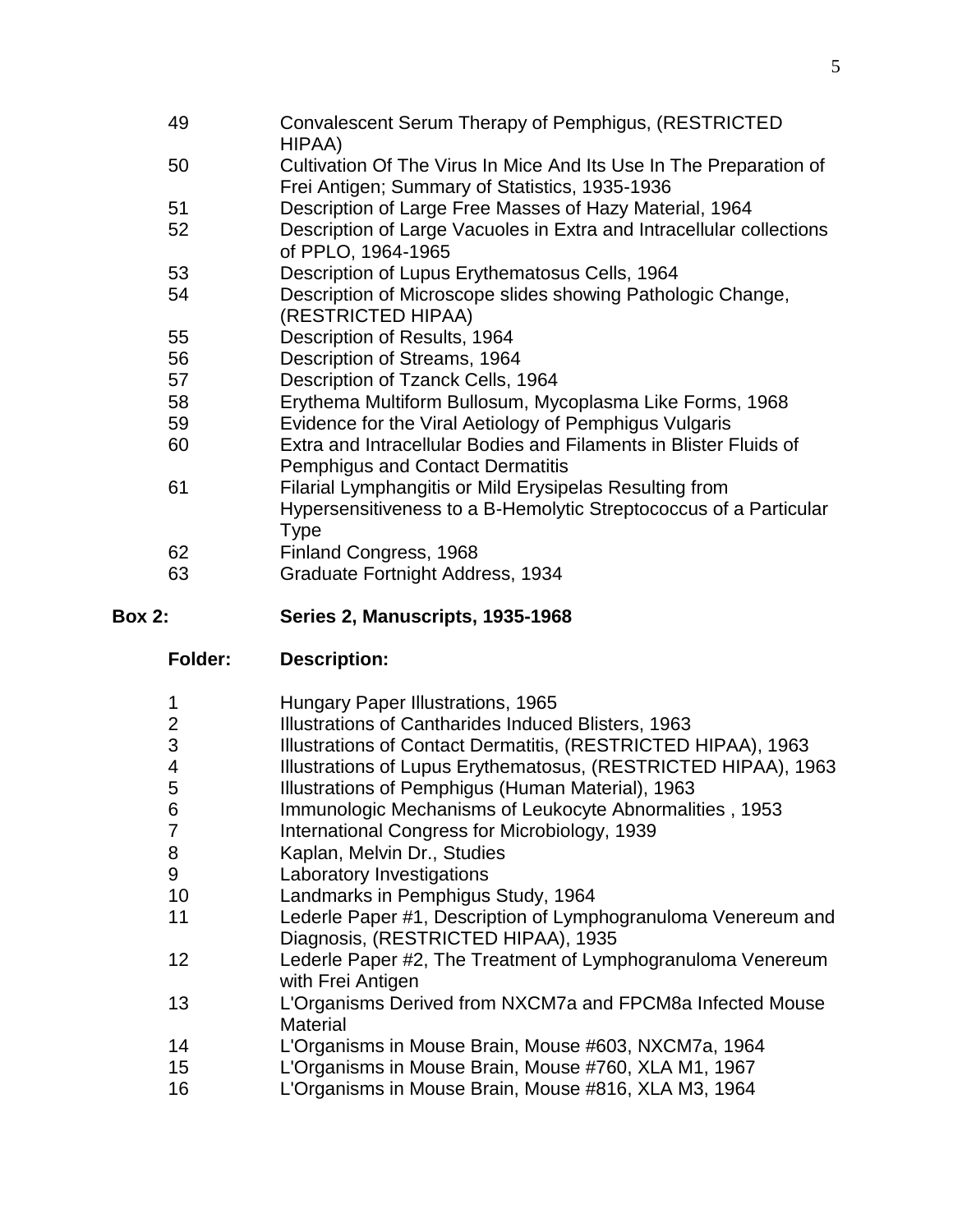- L'Organisms in Mouse Brain, Mouse #811, XLC M1, 1964
- Lymphogranuloma Inguinale: Clinical and Experimental, 1935-1937
- Lymphogranuloma Inguinale of the Rectum, (RESTRICTED HIPAA), 1933
- Lymphogranuloma Venereum, Chancroid Working Data, Academy Handbook
- Lymphangranuloma Venereum Treatment with Sulfanilauride and Clinical, Presented at Academy of Medicine, 1939
- Lymphogranuloma Venereum with other Venereal Diseases, 1941
- Lymphogranuloma Venereum Paper read at Graduate Fortnight,
- The Management of Acquired Syphilis
- Medical Education in the U.S.A with Hart, 1935
- Melczer, N. and Vasarhelyl, P. Paper, 1958-1965
- Mouse Brain Lymphogranuloma Venereum Antigen, 1938
- Multiplication of Forms of Mycoplasma, 1963
- Mycoplasma in Legions of Pemphigus, 1966
- Mycoplasma in Legions of Pemphigus, Contact Dermatitis and Systemic Lupus Erythematosus, (M.S. Hungary Paper), 1966
- Mycoplasma Like Forms and Immunoflorescent Antibodies in Cytoplasm and Intercellular Spaces of Rete Malpighii in Pemphigus Vulgaris and Pemphigus Vegetans, 1968
- Mycoplasma-Like Forms in Systemic Lupus Erythematosus, 1966
- New Aids in the Diagnosis of Lymphogranuloma Venereum, 1941
- Normal Mouse Brain-NXA: Analysis of Mouse Passage Data
- Normal Mouse Brain-NXB: Analysis of Mouse Passage Data
- Normal Mouse Brain-NXB2a: L'Organisms
- Normal Mouse Brain-NXC: Analysis of Mouse Passage Data
- Normal Mouse Brain-NXD: Analysis of Mouse Passage Data
- Normal Mouse Brain-XLA & LA Strains Pleuropneumonia-Like Organisms (PPLO) Mouse Passage Data, 1967
- Observation Upon Human Material Culture of Pemphigus Blister Fluid
- Ofuji, Shigeo, Dr., Ultramicroscopic Features of Acute Eczema, 1962-1963
- Outline for Application for Patent of Mouse Brain Antigen
- Pemphigus: A Neoplastic Disease of Tonofibrils and Nodes of Bizzozero, 1960
- Pemphigus: Blood Counts in Smears of Peripheral Blood and Blister Fluids, (RESTRICTED HIPAA), 1946
- Pemphigus: Control Materials Used in Isolation of Viruses, 1947
- Pemphigus: Cooper Bleb Fluid Serial Passage of Frozen Inactive R.P. Material, (RESTRICTED HIPAA)
- Pemphigus: CP Material in Mouse Work, 1937-1940
- Pemphigus: Electron Microscopy, (RESTRICTED HIPAA), 1947-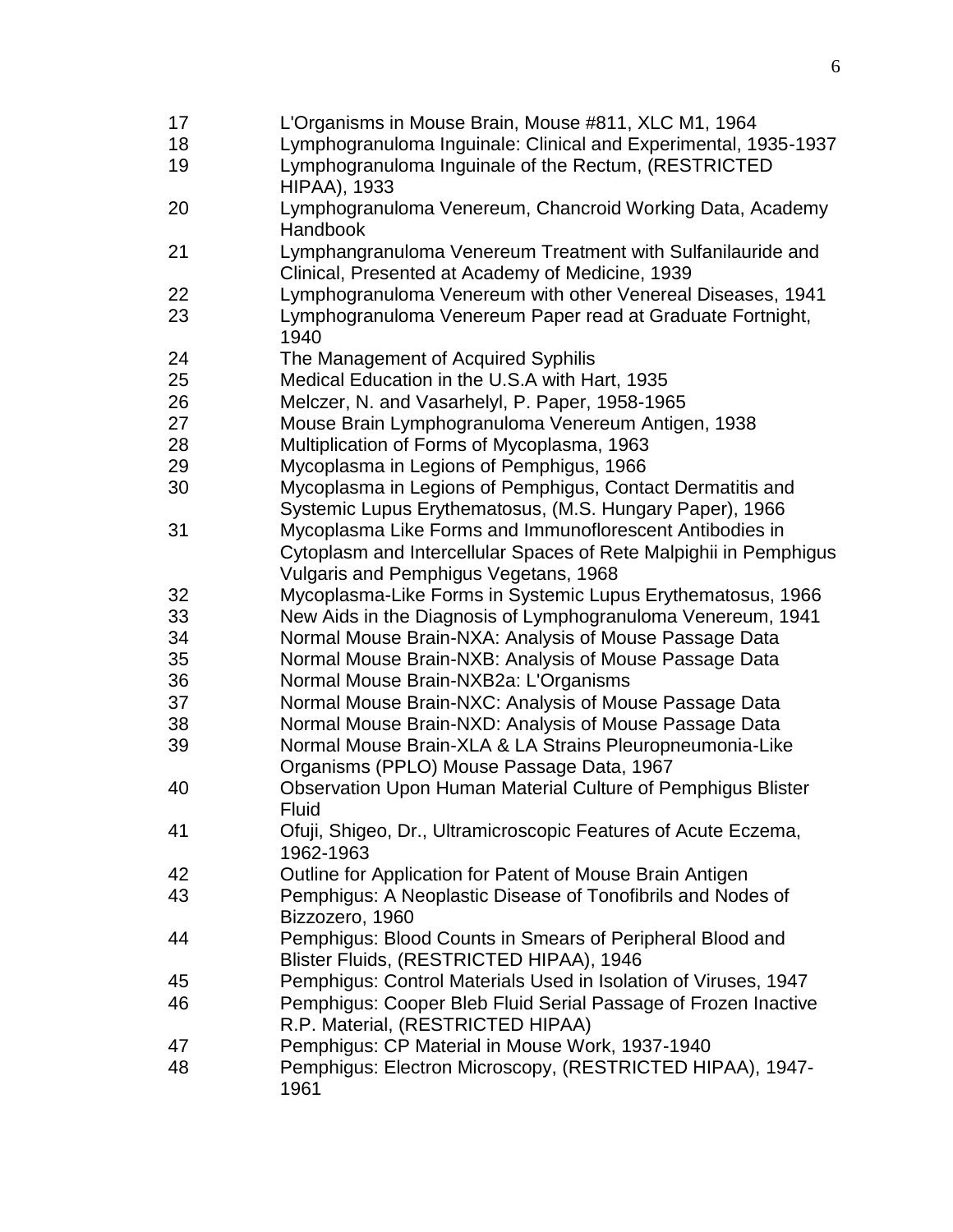Pemphigus: Histologic Data of All Mice Studies, 1936-1939 Pemphigus: HP Material Used in Mouse Work Pemphigus: Occupational Dermatoses Due to Chemical **Sensitization**  Pemphigus Paper: Animal Material Illistrations, 1963 Pemphigus Studies, (RESTRICTED HIPAA) Pemphigus: Synopsis of Earlier Studies of Tiny Particles in Pemphigus Blister Fluid/Techniques for Conditioning Mice with X-rays Pemphigus: Various Materials Used in Mouse Work Persistence of A Positive Frei REaction After Treatment of Lymphogranuloma Venereum with Sulfonamide Drugs, 1941 Pleuropneumonia-Like Organisms (PPLO): Criteria for Identification, 1935-1941 Pleuropneumonia-Like Organisms (PPLO) In Disease (human and Animal), Abstracts of Published Work Pleuropneumonia-Like Organisms (PPLO) Paper Pleuropneumonia-Like Organisms (PPLO) in Tissue, 1967 The Presence in Pemphigus and Normal Blood Sera of Antibodies Neutralizing the RP Strain of Transmissible Agent The Preservation of Frei Antigen (Human) By Drying: Its Concentration in Fresh and Dried Pus (Lymphogranuloma Inguinale) Pulse Rate As An Index of The Degree of Toxemia in Pemphigus (RESTRICTED HIPAA) Quarterly Progress Reports of Investigation of Lymphogranuloma Venereum: United States Public Health (U.S.P.H.), 1938-1941 R.B. Bleb: Primary Inoculation Reiter's Syndrome Reprints, 1917-1969

### **Box 3: Series 2, Manuscripts, 1934-1964**

| Folder: | <b>Description:</b>                                                                       |
|---------|-------------------------------------------------------------------------------------------|
|         | A Resume of The Scientific Publication and Career of Arthur W.<br>Grace, M.D. (LOND.)     |
|         | Search for Pleuropneumonia-Like Organisms (PPLO),<br>(RESTRICTED HIPAA)                   |
| З       | Squibb Institute: Frei Reactions to Chick Antigens, 1940-1941                             |
|         | Subcutaneous Scalp Abscesses in Mice                                                      |
| 5       | Sulfanilamide on The Frei Reaction of Lymphogranulo Inguinale,<br><b>RESTRICTED HIPAA</b> |
| 6       | Synopsis of Results of Pemphigus Experimental Work                                        |
|         | <b>Systemic Lupus Erythematosus</b>                                                       |
| 8       | Tables File, (RESTRICTED HIPAA)                                                           |
|         |                                                                                           |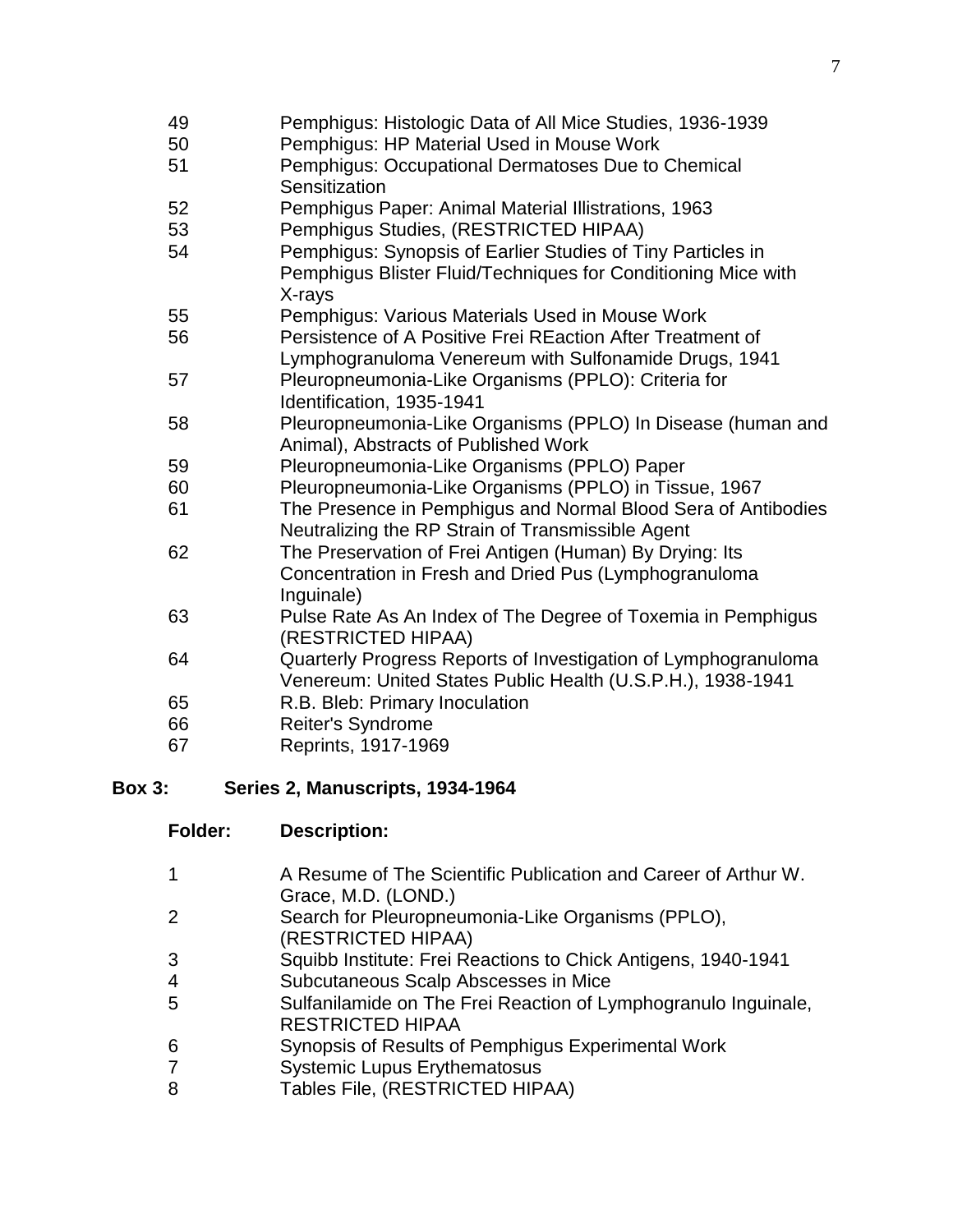- 9 Thymus Calf Imprints Without Serum; With Serum; With Lupus Serum, 1963-1964
- 10 Tissue Cells: Description of Tissue Cells, 1964
- 11 Progress Reports on Work Performed Under the Direction of Arthur Grace, 1946
- 12 Treatment of Lymphogranuloma Venereum with Sulfanilamide; Analysis of Clinical Results (RESTRICTED HIPAA)
- 13 Ulcerative Colitis Form of Lymphogranuloma Venereum, (RESTRICTED HIPAA)
- 14 Use of Lymphogranuloma Inguinale Mouse Brains for Diagnosis III, Statistics, (RESTRICTED HIPAA)
- 15 U.S. Public Service Applications for Lymphogranuloma Venereum, 1938-1941
- 16 Use of Standandized Mouse Brain Antigen for The Frei Test for Lymphogranuloma Inguinale, Statistics (J.A.M.A.), (RESTRICTED HIPAA), 1935-1936
- 17 Virus Transmission; PUB Proceedings, 1934

### **Box 3: Series 3, Photographs, 1932-1939**

#### **Folder: Description:**

| 18 | Chick Experiment, (RESTRICTED HIPAA), 1939                                                  |
|----|---------------------------------------------------------------------------------------------|
| 19 | Frei Reactions to Chick Antigens, (RESTRICTED HIPAA)                                        |
| 20 | Frei Reactions to Mouse Brain Antigen, (RESTRICTED HIPAA),<br>1932-1936                     |
| 21 | Frei Reactions to Purified (Elerates, etc.) Antigens, (RESTRICTED<br><b>HIPAA), 1935</b>    |
| 22 | Frei Reaction to Vaginal Swab and Semen Antigens,<br>(RESTRICTED HIPAA), 1935               |
| 23 | Lymphogranuloma Inguinale Bodies, (RESTRICTED HIPAA)                                        |
| 24 | Lymphogranuloma Venereum; Lymphogranuloma Inguinale,<br>(RESTRICTED HIPAA)                  |
| 25 | Mouse Passage Including Reactions to Mouse Brain Antigens,<br><b>RESTRICTED HIPAA, 1935</b> |

### **Box 3: Series 4, Illustrations, 1953-1966**

### **Folder: Description:**

- 26 Bodies of Strands in Blister Fluid of Pemphigus, Contact Dermatitis and other Dermatoses
- 27 Bodies of Strands in Smears of Blister Fluids
- 28 Mycoplasma in Lesions of Pemphigus (Moscow Conference), 1966
- 29 Pathologic Change Produced by PPLO
- 30 Pemphigus, 1953